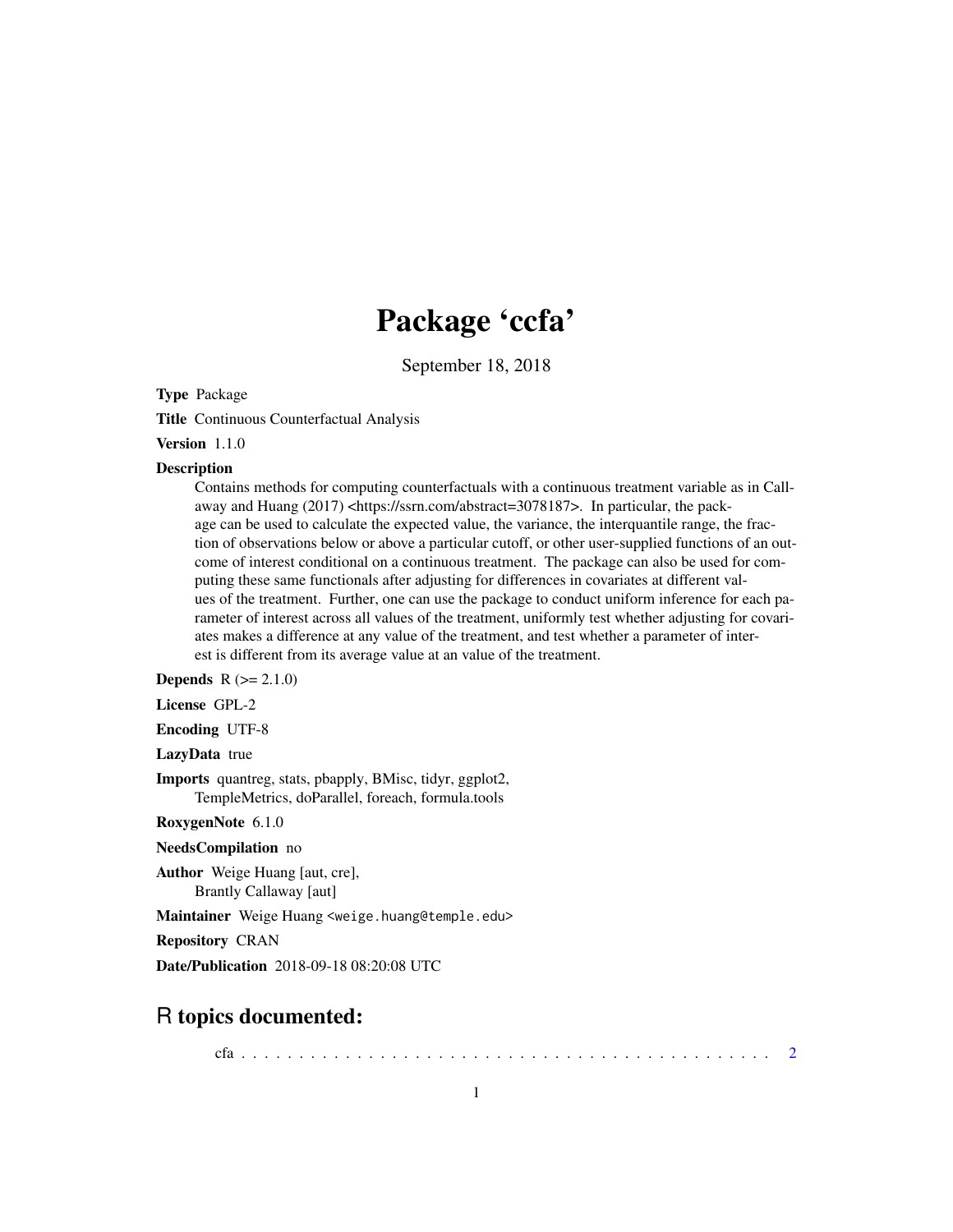<span id="page-1-0"></span>

|       | CFA.OBJ          | 3               |
|-------|------------------|-----------------|
|       | cfa <sub>2</sub> | $\overline{4}$  |
|       | <b>CFASE</b>     | 5               |
|       |                  | 6               |
|       |                  | $\tau$          |
|       | getCoef.CFA      | 7               |
|       | getRes.CFA       | 8               |
|       |                  | 9               |
|       |                  | <b>10</b>       |
|       | igm              | -11             |
|       | <b>IOR</b>       | -11             |
|       | lige             | 12              |
|       |                  | -12             |
|       |                  | $\overline{13}$ |
|       |                  | 14              |
|       |                  | -15             |
|       | rich             | 15              |
|       |                  | 16              |
|       |                  | 17              |
|       |                  | 17              |
|       |                  | 18              |
|       |                  | -19             |
|       |                  | 20              |
|       |                  |                 |
| Index |                  | 21              |
|       |                  |                 |

cfa *cfa*

#### Description

compute counterfactuals using distribution regression with a continuous treatment

#### Usage

```
cfa(formla, xformla = NULL, tvals, yvals, data, method = "dr",
 link = "logit", tau = seq(0.01, 0.99, 0.01), condDistobj = NULL,
  se = TRUE, iters = 100, cl = 1)
```

| formla  | a formula $y \sim$ treatment                                        |
|---------|---------------------------------------------------------------------|
| xformla | one sided formula for x variables to include, e.g. $-x1 + x2$       |
| tvals   | the values of the "treatment" to compute parameters of interest for |
| vvals   | the values to compute the counterfactual distribution for           |
| data    | the data.frame where y, t, and x are                                |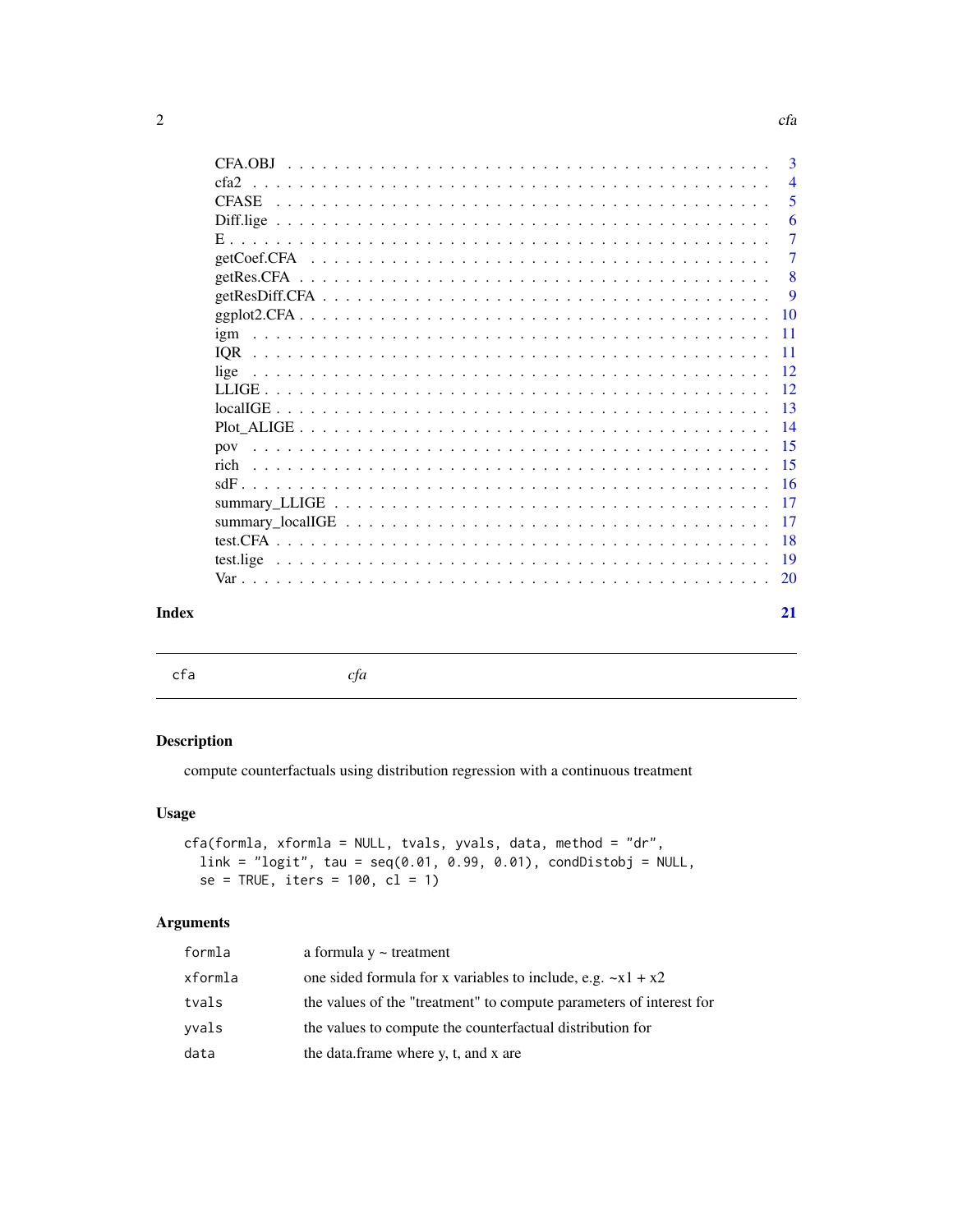#### <span id="page-2-0"></span>CFA.OBJ

| method      | either "dr" or "qr" for distribution regression or quantile regression                                                                 |
|-------------|----------------------------------------------------------------------------------------------------------------------------------------|
| link        | if using distribution regression, any link function that works with the binomial<br>family (e.g. logit (the default), probit, cloglog) |
| tau         | if using quantile regression, which values of tau to estimate the conditional quan-<br>tiles                                           |
| condDistobj | optional conditional distribution object that has been previously computed                                                             |
| se          | whether or not to compute standard errors using the bootstrap                                                                          |
| iters       | how many bootstrap iterations to use                                                                                                   |
| cl          | how many clusters to use for parallel computation of standard errors                                                                   |

#### Value

CFA object

#### Examples

```
data(igm)
tvals <- seq(10,12,length.out=8)
yvals <- seq(quantile(igm$lcfincome, .05), quantile(igm$lcfincome, .95), length.out=50)
## This line doesn't adjust for any covariates
cfa(lcfincome ~ lfincome, tvals=tvals, yvals=yvals, data=igm,
se=FALSE)
## This line adjusts for differences in education
cfa(lcfincome ~ lfincome, ~HEDUC, tvals=tvals, yvals=yvals, data=igm,
```

```
se=FALSE)
```
CFA.OBJ *CFA.OBJ*

#### Description

CFA objects

#### Usage

```
CFA.OBJ(tvals, distcondt, bootiterlist = NULL, tvallist = NULL,
 coef = NULL)
```

| tvals        | the values of the "treatment" to compute parameters of interest for               |
|--------------|-----------------------------------------------------------------------------------|
| distcondt    | an ecdf object for a particular value of the treatment                            |
| bootiterlist | a list of bootstrapped CFA objects that can be used for computing standard errors |
| tvallist     | the values of the treatment used in each bootstrap iteration                      |
| coef         | the coefficients from a distribution regression                                   |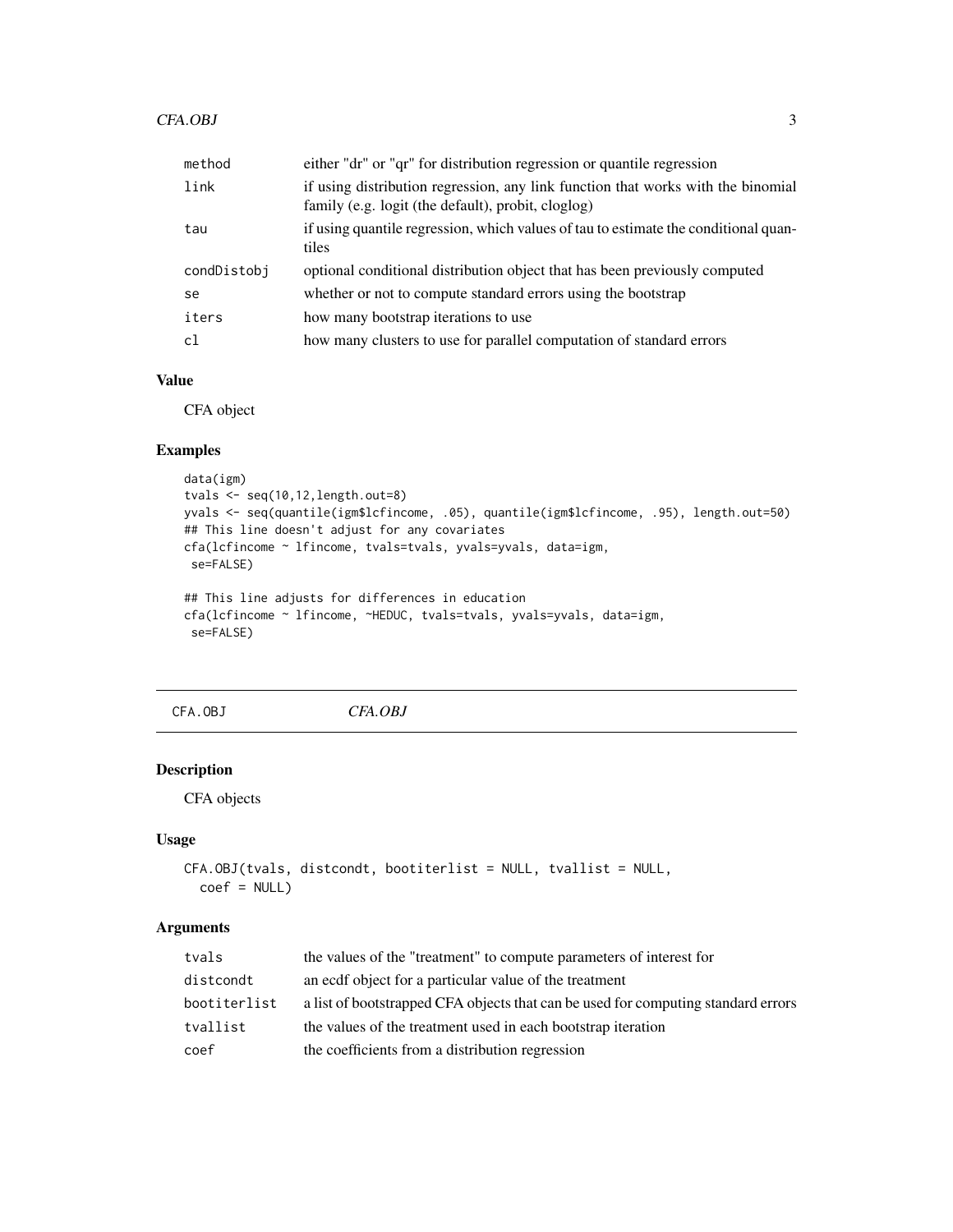#### <span id="page-3-0"></span>Value

CFA object

| cfa2<br>cfa2 |
|--------------|
|--------------|

#### Description

the same as cfa method except it computes two results at the same time which allows one to conduct inference on their difference

#### Usage

```
cfa2(formla, tvals, yvals, data, xformla1 = NULL, method1 = "dr",
 link1 = "logit", tau1 = seq(0.01, 0.99, 0.01), condDistobj1 = NULL,xformala2 = NULL, method2 = "dr", link2 = "logit",tau2 = seq(0.01, 0.99, 0.01), condDistobj2 = NULL, se = TRUE,iters = 100, cl = 1)
```

| formla       | a formula $y \sim$ treatment                                                                                                                |
|--------------|---------------------------------------------------------------------------------------------------------------------------------------------|
| tvals        | the values of the "treatment" to compute parameters of interest for                                                                         |
| yvals        | the values to compute the counterfactual distribution for                                                                                   |
| data         | the data.frame where y, t, and x are                                                                                                        |
| xformla1     | an optional formula for the first set of x variables                                                                                        |
| method1      | the first method for estimating the conditional distribution it can be "dr" for<br>distribution regression or "qr" for quantile regression  |
| link1        | if using distribution regression, set the link variable. It can be any link function<br>accepted by glm, e.g. logit, probit, cloglog        |
| tau1         | if using quantile regression, the values of tau to use, the default is $seq(.01, .99, .01)$                                                 |
| condDistobj1 | if have already calculated a conditional distribution object outside of the model,<br>can set it here                                       |
| xformla2     | an optional formula for the second set of x variables                                                                                       |
| method2      | the second method for estimating the conditional distribution it can be "dr" for<br>distribution regression or "qr" for quantile regression |
| link2        | if using distribution regression, set the link variable. It can be any link function<br>accepted by glm, e.g. logit, probit, cloglog        |
| tau2         | if using quantile regression, the values of tau to use, the default is $seq(.01, .99, .01)$                                                 |
| condDistobj2 | if have already calculated a conditional distribution object outside of the model,<br>can set it here                                       |
| se           | whether or not to compute standard errors using the bootstrap                                                                               |
| iters        | how many bootstrap iterations to use                                                                                                        |
| c1           | how many clusters to use for parallel computation of standard errors                                                                        |
|              |                                                                                                                                             |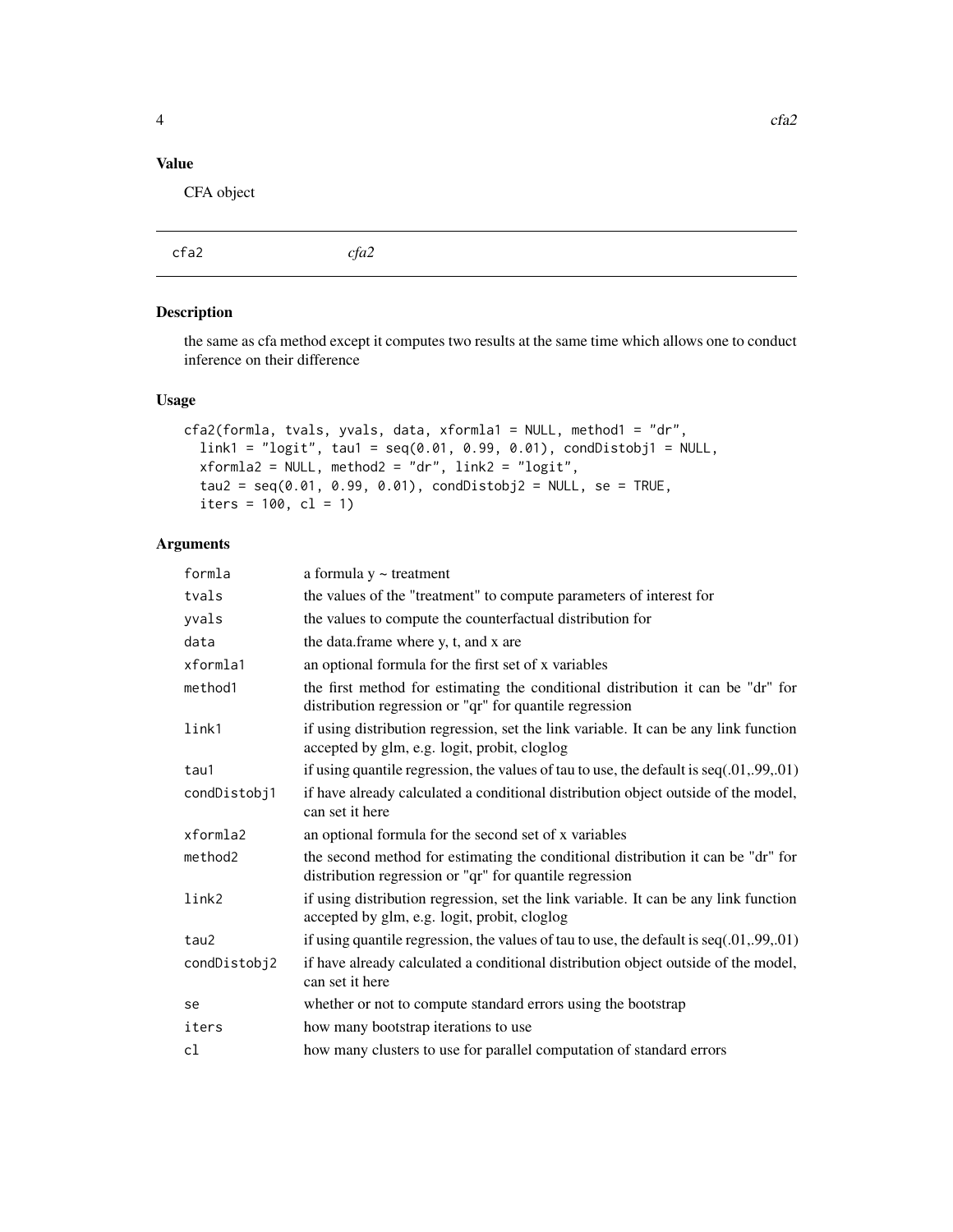#### <span id="page-4-0"></span> $CFASE$  5

#### Value

list of two CFA objects

#### Examples

```
#' data(igm)
tvals <- seq(10,12,length.out=5)
yvals <- seq(quantile(igm$lcfincome, .05), quantile(igm$lcfincome, .95), length.out=50)
## obtain counterfactual results using quantile regression with
## no covariates and adjusting for education
cfa2(lcfincome ~ lfincome, tvals, yvals, igm, method1="qr", xformla2=~HEDUC,
method2="qr", se=FALSE, tau1=seq(.1,.9,.1), tau2=seq(.1,.9,.1))
```
CFASE *CFASE*

#### Description

creates object of class CFASE

#### Usage

CFASE(tvals, est, se = NULL, c = NULL)

#### Arguments

| tvals | the values of the "treatment" to compute parameters of interest for |
|-------|---------------------------------------------------------------------|
| est   | the estimate of the parameter at each value of t                    |
| -se   | whether or not to compute standard errors using the bootstrap       |
| C.    | optional critical value for uniform inference                       |

#### Value

CFASE object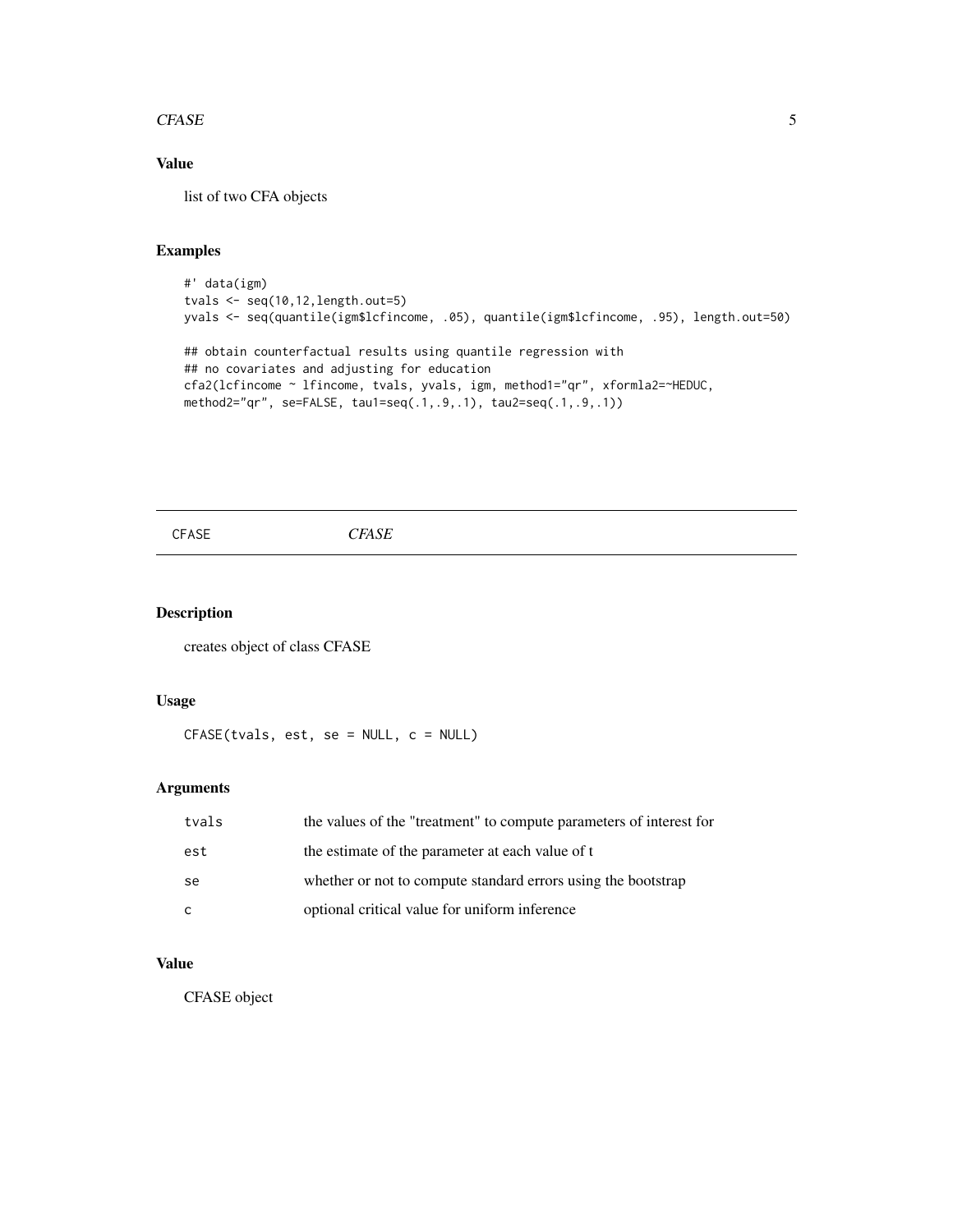<span id="page-5-0"></span>Diff.lige *Diff.lige*

#### Description

compute the difference between two estimates of the LIGE

#### Usage

```
Diff.lige(cfaobj1, cfaobj2, se = T, h)
```
#### Arguments

| cfaobj1 | the first CFA object                              |
|---------|---------------------------------------------------|
| cfaobj2 | the second CFA object                             |
| se      | boolean whether or not to compute standard errors |
| h       | a bandwidth                                       |

#### Value

a CFASE object

#### Examples

```
## Not run:
data(igm)
tvals <- seq(10,12,length.out=8)
yvals <- seq(quantile(igm$lcfincome, .05), quantile(igm$lcfincome, .95), length.out=50)
## obtain counterfactual results
out <- cfa2(lcfincome ~ lfincome, tvals, yvals, igm, method1="qr",
xformla2=~HEDUC, method2="qr", iters=10, tau1=seq(.05,.95,.05),
tau2=seq(.05,.95,.05))
Diff.lige(out$cfa1, out$cfa2, h=0.5)
```
## End(Not run)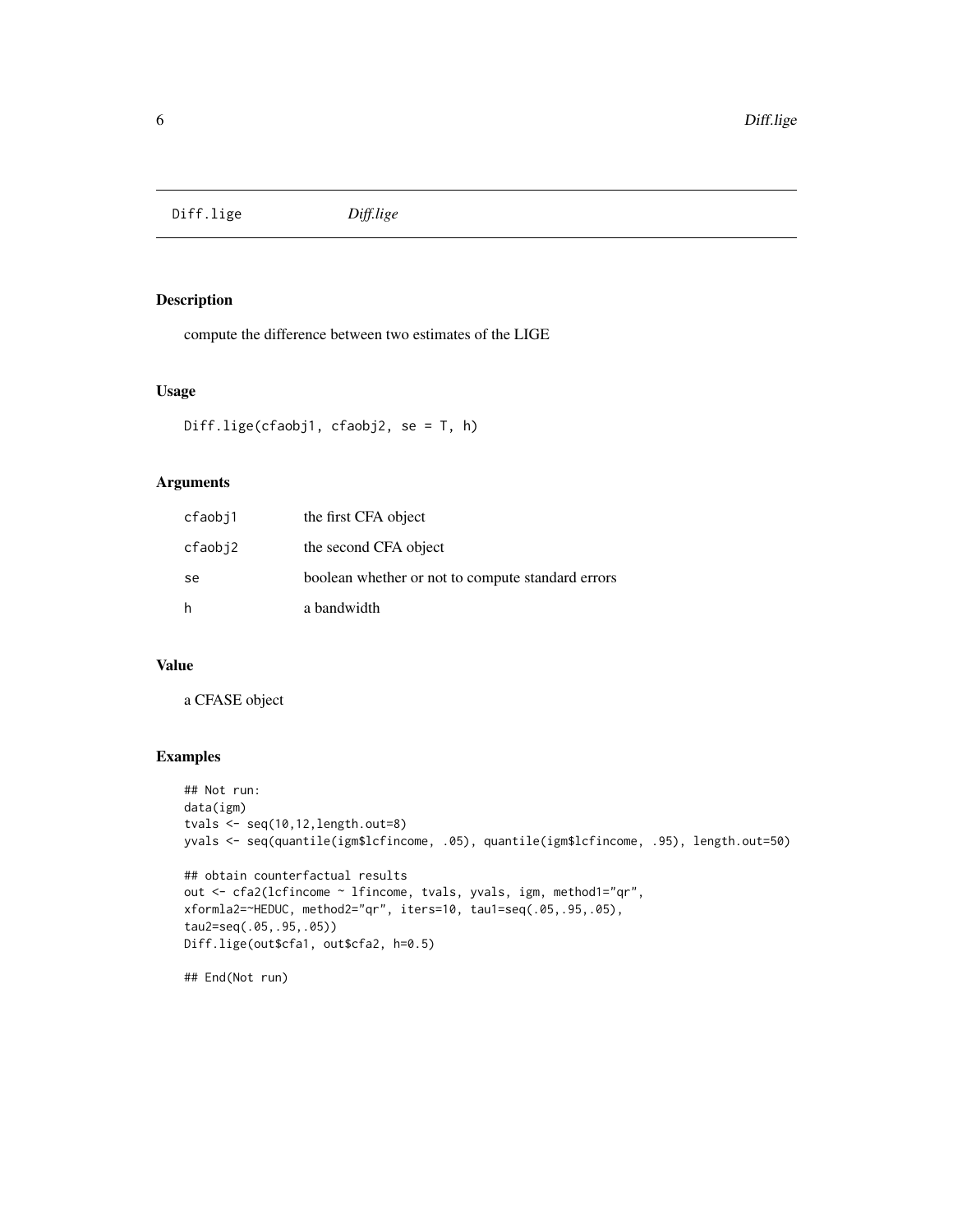<span id="page-6-0"></span>E *E*

# Description

compute expectations from ecdf object

#### Usage

E(edf)

#### Arguments

edf an ecdf

#### Value

scalar expected value

| getCoef.CFA | getCoef.CFA |  |
|-------------|-------------|--|
|-------------|-------------|--|

#### Description

get a particular parameter of interest from a cfa object

#### Usage

getCoef.CFA(cfaobj, yvals, se = T, ...)

### Arguments

| cfaobi | a CFA object                                             |
|--------|----------------------------------------------------------|
| vvals  | the y values that the cfa object is computed for         |
| se.    | whether or not to compute standard errors                |
|        | can pass additional arguments to fun using this argument |

### Value

CFASE object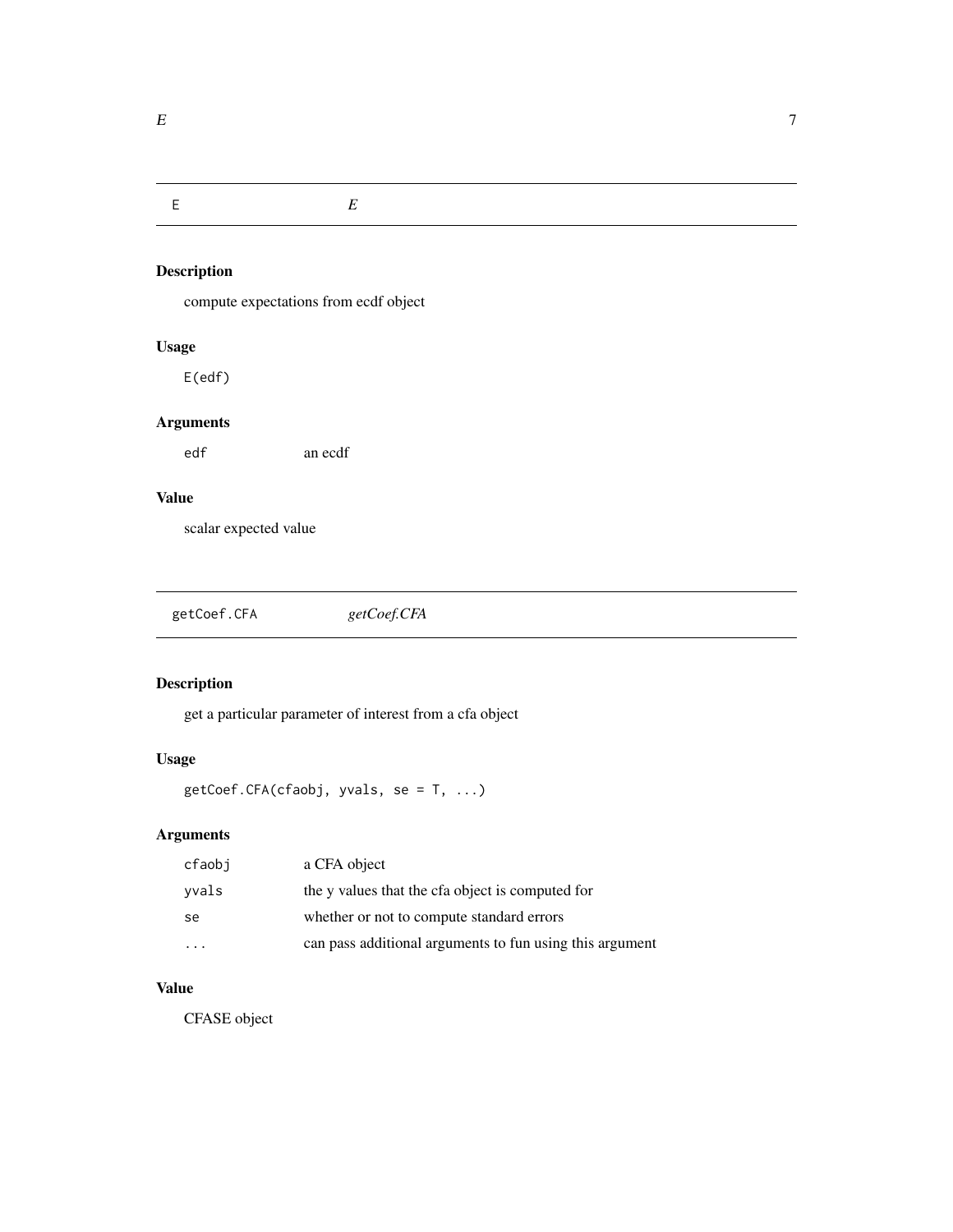<span id="page-7-0"></span>getRes.CFA *getRes.CFA*

#### Description

get a particular parameter of interest from a cfa object

#### Usage

 $getRes.CFA(cfaobj, fun, se = T, ...)$ 

#### Arguments

| cfaobj | a CFA object                                                                                                                                                                                                                                                                                                                                                                                                                                                                                                                                                                                                                                                                                                                              |
|--------|-------------------------------------------------------------------------------------------------------------------------------------------------------------------------------------------------------------------------------------------------------------------------------------------------------------------------------------------------------------------------------------------------------------------------------------------------------------------------------------------------------------------------------------------------------------------------------------------------------------------------------------------------------------------------------------------------------------------------------------------|
| fun    | a function to apply for every value of the treatment in the cfaobj. The ccfa pack-<br>age provides several built-in functions: E (for expected value as a function of<br>the treatment variable), Var (for the variance as a function of the treatment vari-<br>able), IQR (the interquantile range as a function of the treatment variable), pov<br>(the fraction of observations with outcomes below some threshold, as a func-<br>tion of the treatment variable), rich (the fraction of observations with outcomes<br>above some threshold, as a function of the treatment variable), but other user-<br>defined functions can be written. The requirement is that they need to take in an<br>ecdf object and output a scalar result. |
| se     | whether or not to compute standard errors                                                                                                                                                                                                                                                                                                                                                                                                                                                                                                                                                                                                                                                                                                 |
|        | can pass additional arguments to fun using this argument                                                                                                                                                                                                                                                                                                                                                                                                                                                                                                                                                                                                                                                                                  |

#### Value

CFASE object

#### Examples

```
data(igm)
tvals <- seq(10,12,length.out=8)
yvals <- seq(quantile(igm$lcfincome, .05), quantile(igm$lcfincome, .95),
  length.out=50)
## obtain counterfactual results
cfaresults <- cfa(lcfincome ~ lfincome, tvals=tvals, yvals=yvals, data=igm,
 se=FALSE)
## get the average outcome (lfincome) as a function of the treatment
## variable (lfincome)
getRes.CFA(cfaresults, E, se=FALSE)
## get the variance of the outcomes as a function of the treatment
## variable
getRes.CFA(cfaresults, Var, se=FALSE)
```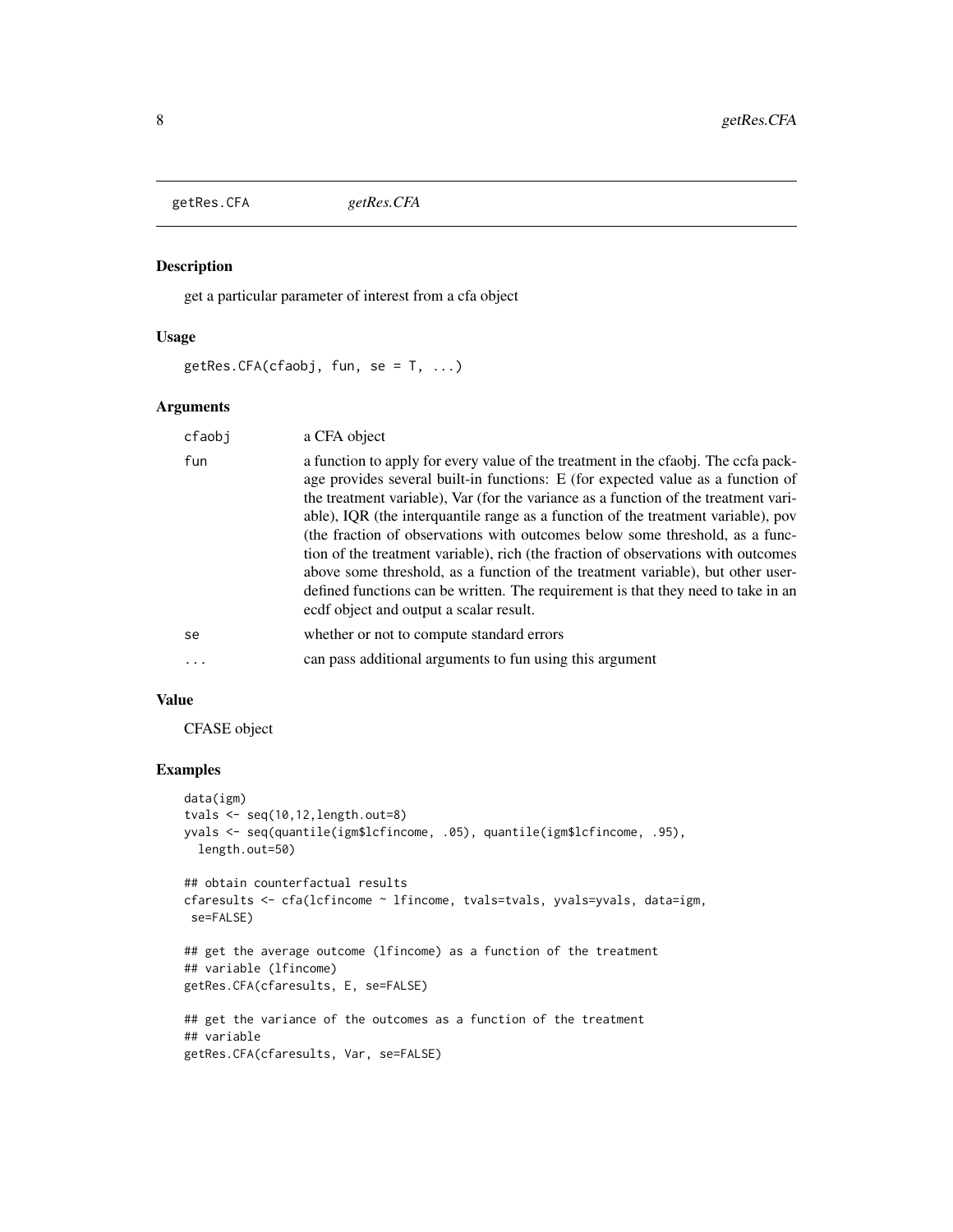```
## get the inter-quantile range of outcomes as a function of the
## treatment variable
getRes.CFA(cfaresults, IQR, se=FALSE, t1=0.9, t2=0.1)
```
getResDiff.CFA *getResDiff.CFA*

#### Description

Get the difference between two CFA objects

#### Usage

```
getResDiff.CFA(cfaobj1, cfaobj2, fun, se = T, ...)
```
#### Arguments

| cfaobj1                 | the first CFA object                                              |
|-------------------------|-------------------------------------------------------------------|
| cfaobj2                 | the second CFA object                                             |
| fun                     | a function to apply for every value of the treatment in the cfaob |
| se                      | whether or not to compute standard errors                         |
| $\cdot$ $\cdot$ $\cdot$ | can pass additional arguments to fun using this argument          |

#### Value

#### CFASE object

#### Examples

```
## Not run:
data(igm)
tvals <- seq(10,12,length.out=8)
yvals <- seq(quantile(igm$lcfincome, .05), quantile(igm$lcfincome, .95), length.out=50)
## obtain counterfactual results
out <- cfa2(lcfincome ~ lfincome, tvals, yvals, igm, method1="qr",
xformla2=~HEDUC, method2="qr", iters=10, tau1=seq(.05,.95,.05),
tau2=seq(.05,.95,.05))
## get the difference between the average that adjusts for covariates and
## the one that does not
getResDiff.CFA(out$cfa1, out$cfa2, E)
```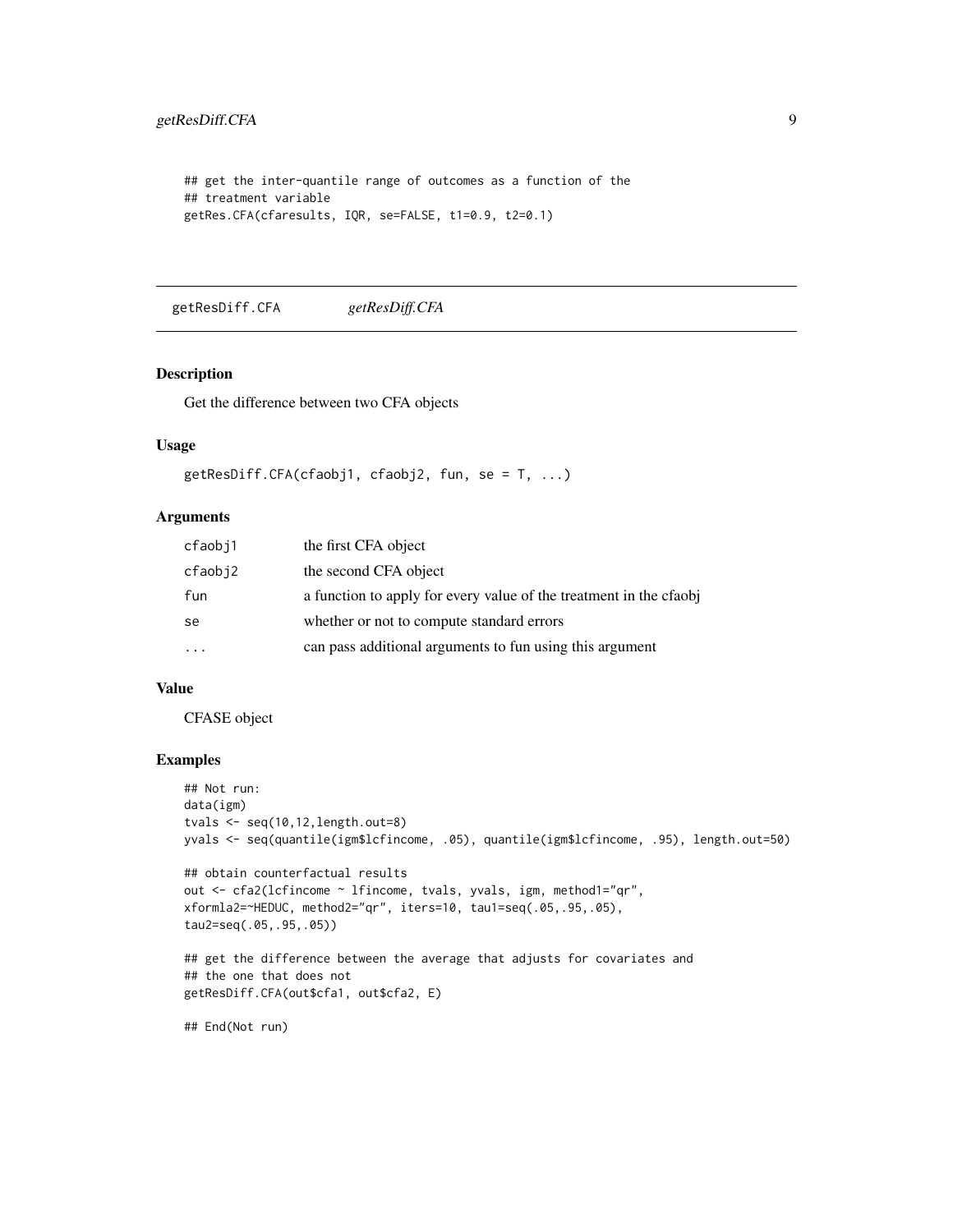<span id="page-9-0"></span>ggplot2.CFA *ggplot2.CFA*

#### Description

function for plotting results from counterfactual analysis using ggplot2

#### Usage

```
ggplot2.CFA(cfaseobj, setype = "pointwise", ylim = NULL,
 xlabel = NULL, ylabel = NULL, legend = FALSE)
```
#### Arguments

| cfaseobj | a CFASE object to plot                                                                              |
|----------|-----------------------------------------------------------------------------------------------------|
| setype   | whether to plot pointwise, uniform, or both standard errors                                         |
| ylim     | optional y limits on the plot                                                                       |
| xlabel   | optional x axis labels                                                                              |
| vlabel   | optional y axis labels                                                                              |
| legend   | boolean for whether or not to plot a legend (tends to look better with this option<br>set to FALSE) |

#### Value

ggplot2 object

#### Examples

```
## Not run:
data(igm)
tvals <- seq(10,12,length.out=8)
yvals <- seq(quantile(igm$lcfincome, .05), quantile(igm$lcfincome, .95), length.out=50)
## obtain counterfactual results
out <- cfa2(lcfincome ~ lfincome, tvals, yvals, igm, method1="qr",
xformla2=~HEDUC, method2="qr", iters=10, tau1=seq(.05,.95,.05),
tau2=seq(.05,.95,.05))
## get the difference between the average that adjusts for covariates and
## the one that does not
ggplot2.CFA(getResDiff.CFA(out$cfa1, out$cfa2, E), setype="uniform")
```
## End(Not run)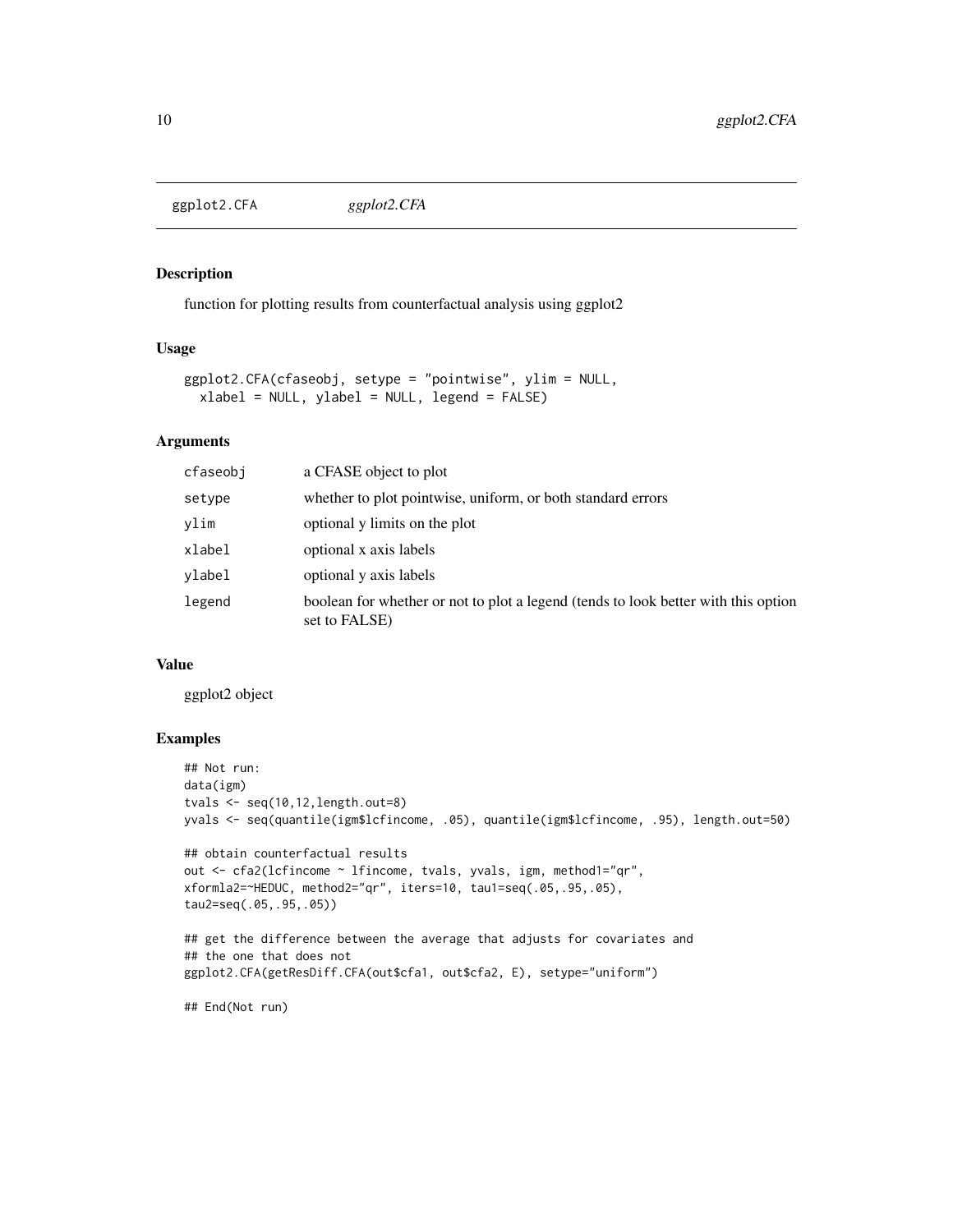#### <span id="page-10-0"></span>igm *Intergenerational Mobility data from the PSID*

#### Description

A dataset with 500 observations of matched parent's family income and child's family income data that also contains information on the education level of the family head (this is primary earner in the family)

#### Usage

igm

#### Format

A data frame with 500 rows and 3 columns

lcfincome log of child's family income

lfincome log of parent's family income

HEDUC head of family's education; less than HS, HS, or COLLEGE

#### Source

subset of PSID data used in Callaway and Huang (2017)

IQR *IQR*

#### Description

compute interquantile range from ecdf object

#### Usage

IQR(edf, t1, t2)

#### Arguments

| edf | an ecdf        |
|-----|----------------|
| † 1 | upper quantile |
| t2  | lower quantile |

#### Value

scalar interquantile range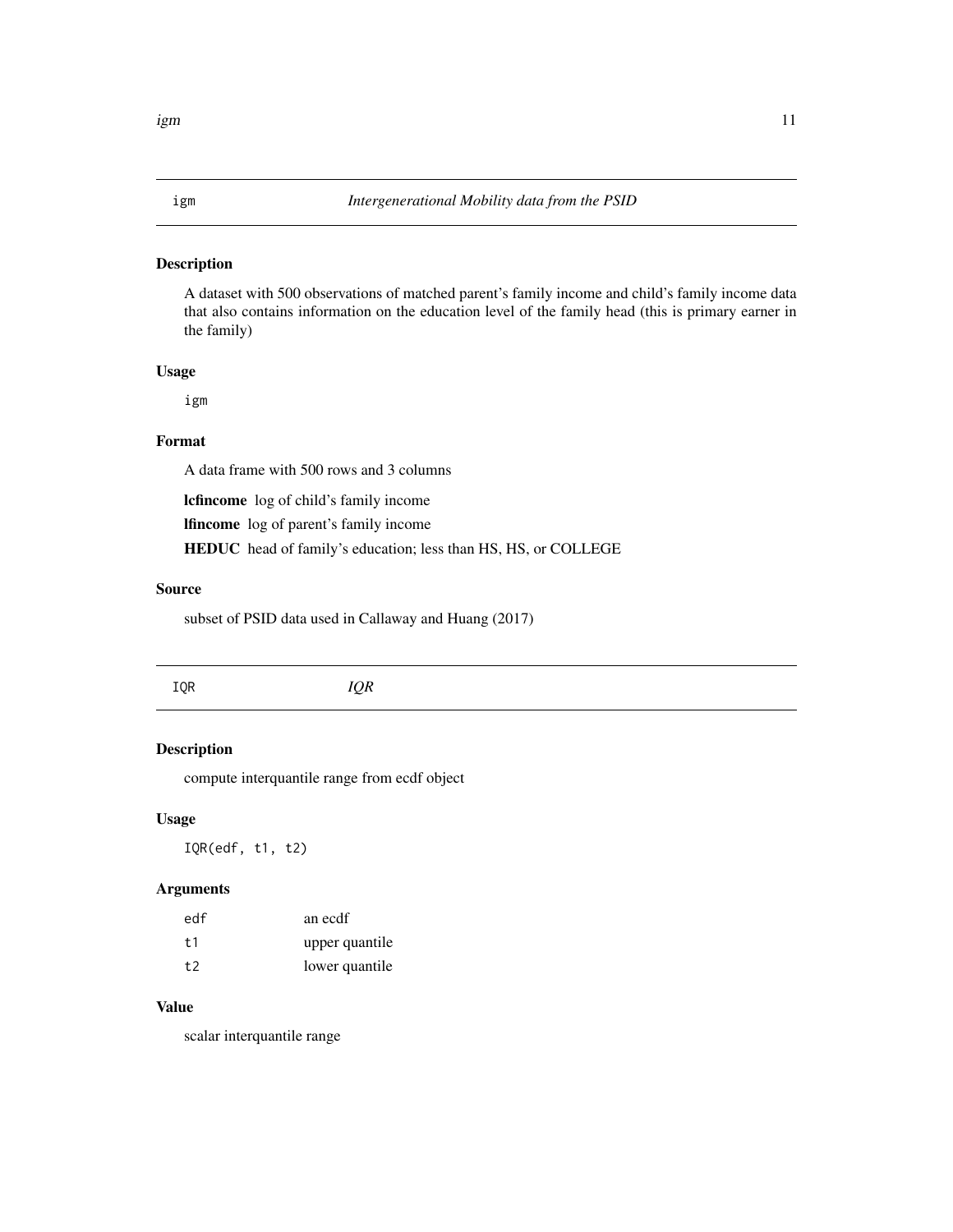<span id="page-11-0"></span>lige *lige*

#### Description

compute the local intergenerational elasticity

#### Usage

lige(cfaobj, h, se = T)

#### Arguments

| cfaobi | a CFA object                                      |
|--------|---------------------------------------------------|
| h      | a bandwidth                                       |
| -se    | boolean whether or not to compute standard errors |

#### Value

a CFASE object

#### Examples

```
## Not run:
data(igm)
tvals <- seq(10,12,length.out=8)
yvals <- seq(quantile(igm$lcfincome, .05), quantile(igm$lcfincome, .95), length.out=50)
## obtain counterfactual results
out <- cfa2(lcfincome ~ lfincome, tvals, yvals, igm, method1="qr",
xformla2=~HEDUC, method2="qr", iters=10, tau1=seq(.05,.95,.05),
tau2=seq(.05,.95,.05))
lige(out$cfa1, h=0.5)
```
## End(Not run)

LLIGE *LLIGE*

#### Description

Computes local intergenerational elasticities and its Standard Deviations

#### Usage

```
LLIGE(B, formla, xformla, data, tvals, h, cl)
```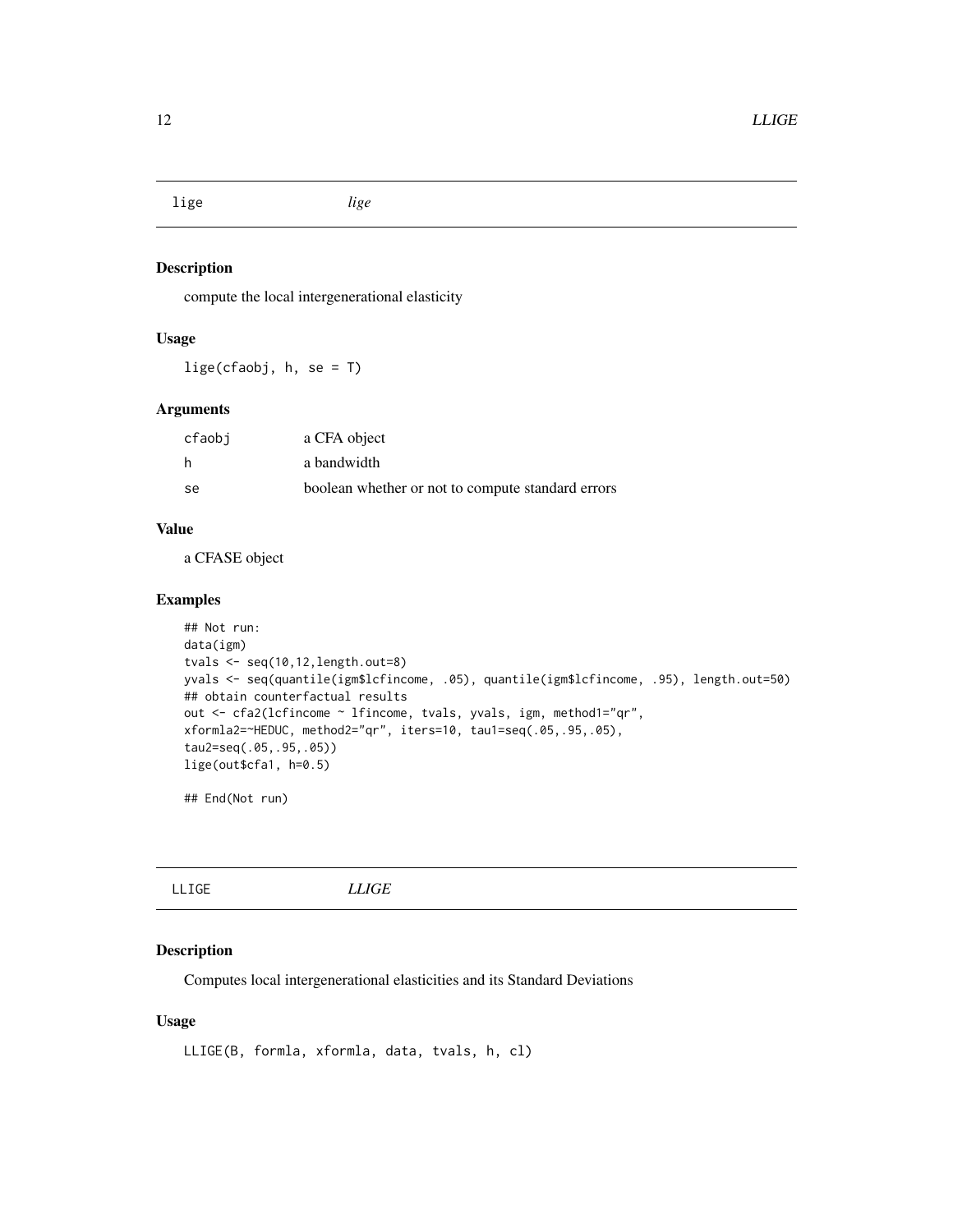#### <span id="page-12-0"></span> $\mu$ localIGE  $\mu$  13

#### Arguments

| B       | number of bootstrap iterations                                |
|---------|---------------------------------------------------------------|
| formla  | a formula $y \sim$ treatment                                  |
| xformla | one sided formula for x variables to include, e.g. $-x1 + x2$ |
| data    | the data.frame where y, t, and x are                          |
| tvals   | a grid of values of treatment variable                        |
| h       | bandwidth                                                     |
| r1      | the number of clusters to use, default is 1                   |

#### Value

LLIGE AND its SD

#### Examples

```
data(igm)
igm$hs=ifelse(igm$HEDUC=="HS",1,0)
igm$col=ifelse(igm$HEDUC=="COL",1,0)
formla=lcfincome~lfincome
xformla=~hs+col
tvals=seq(quantile(igm$lfincome,probs = 0.1),quantile(igm$lfincome,probs = 0.9),length.out = 10)
h=1.2
data=igm
B=7cl=1
LLIGE(B,formla=formla, xformla=xformla, data=data,tvals=tvals,h=h,cl=cl)
```
localIGE *localIGE*

#### Description

Computes local intergenerational elasticities

#### Usage

```
localIGE(formla, xformla = NULL, data, tvals, h = NULL, cl = 1)
```

| formla  | a formula $y \sim$ treatment                                  |
|---------|---------------------------------------------------------------|
| xformla | one sided formula for x variables to include, e.g. $-x1 + x2$ |
| data    | the data.frame where y, t, and x are                          |
| tvals   | a grid of values of treatment variable                        |
| h       | bandwidth                                                     |
| c1      | the number of clusters to use, default is 1                   |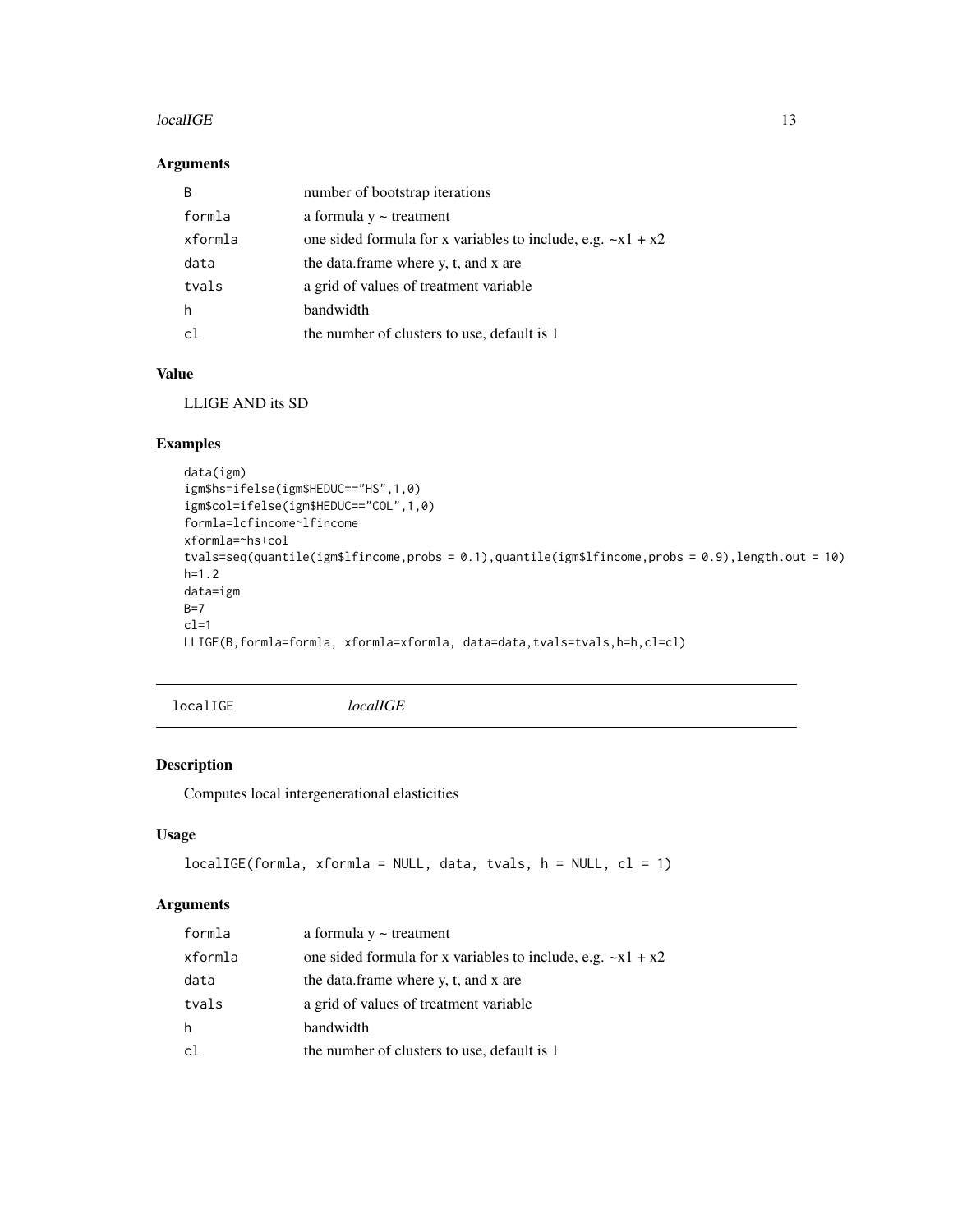#### Value

lige

#### Examples

```
data(igm)
igm$hs=ifelse(igm$HEDUC=="HS",1,0)
igm$col=ifelse(igm$HEDUC=="COL",1,0)
formla=lcfincome~lfincome
xformla=~hs+col
tvals=seq(quantile(igm$lfincome,probs = 0.1),quantile(igm$lfincome,probs = 0.9),length.out = 10)
h=1.2
cl=1data=igm
localIGE(formla=formla, xformla=xformla, data=data,tvals=tvals,h=h,cl=cl)
```
Plot\_ALIGE *Plot\_ALIGE*

#### Description

plot ALIGE with 95% confidence intervals

#### Usage

```
Plot_ALIGE(tvals, ALIGE, sd_ALIGE, xlab, ylab, ylim = c(0, 1))
```
#### Arguments

| tvals    | a grid of values of treatment variable |
|----------|----------------------------------------|
| ALIGE    | lige from                              |
| sd_ALIGE | SD of ALIGE                            |
| xlab     | name of x axis                         |
| ylab     | name of y axis                         |
| vlim     | ranges of values for y axis            |

### Value

Plot of ALIGE

<span id="page-13-0"></span>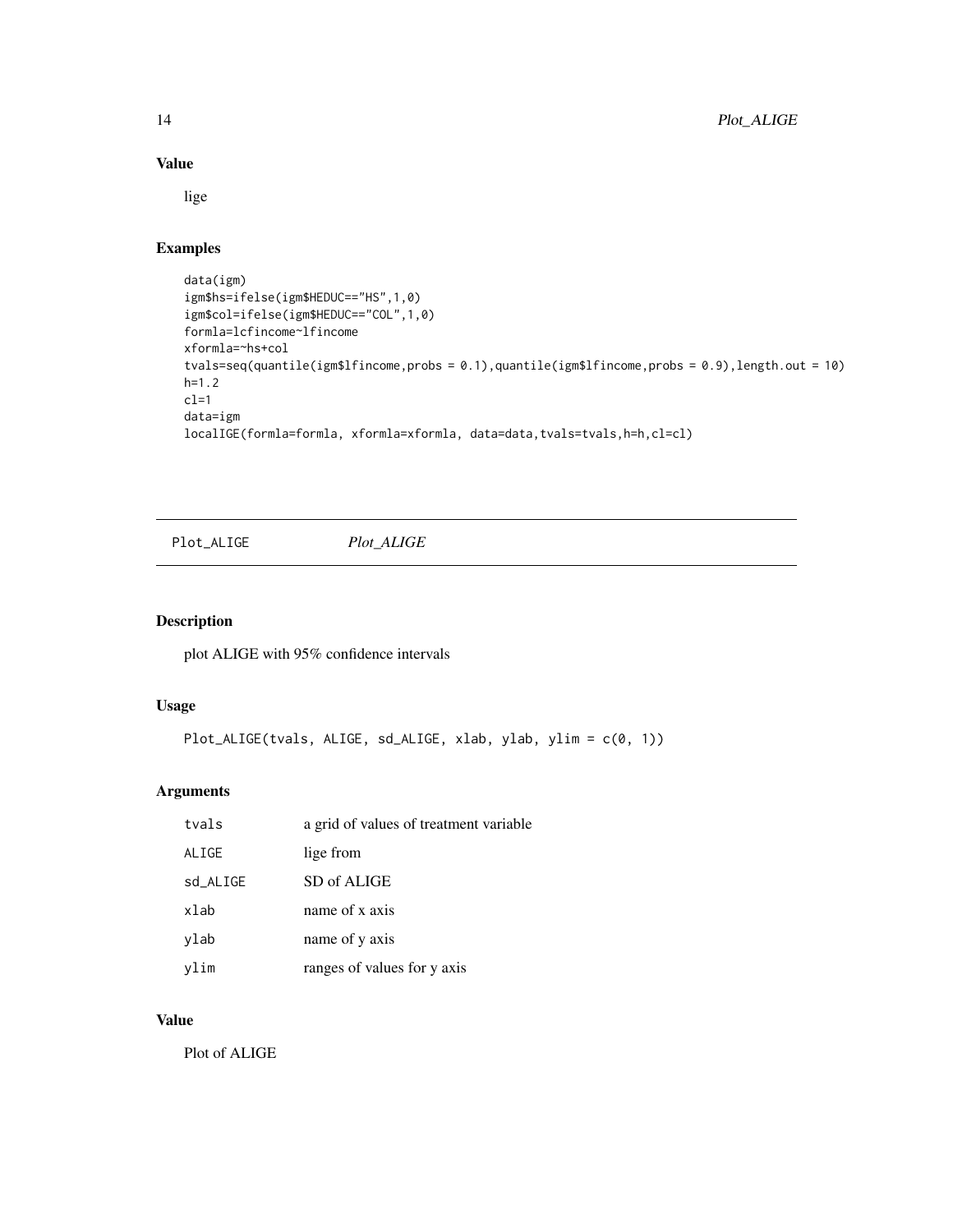#### <span id="page-14-0"></span>pov and the set of the set of the set of the set of the set of the set of the set of the set of the set of the set of the set of the set of the set of the set of the set of the set of the set of the set of the set of the s

#### Examples

```
data(igm)
igm$hs=ifelse(igm$HEDUC=="HS",1,0)
igm$col=ifelse(igm$HEDUC=="COL",1,0)
formla=lcfincome~lfincome
xformla=~hs+col
tvals=seq(quantile(igm$lfincome,probs = 0.1),quantile(igm$lfincome,probs = 0.9),length.out = 10)
h=1.2
data=igm
cl=1B=7ALIGE=localIGE(formla=formla, xformla=xformla, data=data,tvals=tvals,h=h,cl=cl)
sd_ALIGE=sdF(B,formla=formla, xformla=xformla, data=data,tvals=tvals,h=h)
Plot_ALIGE(tvals,ALIGE,sd_ALIGE,xlab="t",ylab="ALIGE",ylim=c(0,1))
```
pov *pov*

#### Description

compute fraction below the poverty line from ecdf

#### Usage

pov(edf, povline)

#### Arguments

| edf     | an ecdf          |
|---------|------------------|
| povline | the poverty line |

#### Value

scalar fraction below poverty line

| ich<br>$\overline{\mathbf{u}}$<br>un |
|--------------------------------------|
|--------------------------------------|

#### Description

compute fraction of "rich"

#### Usage

rich(edf, richline)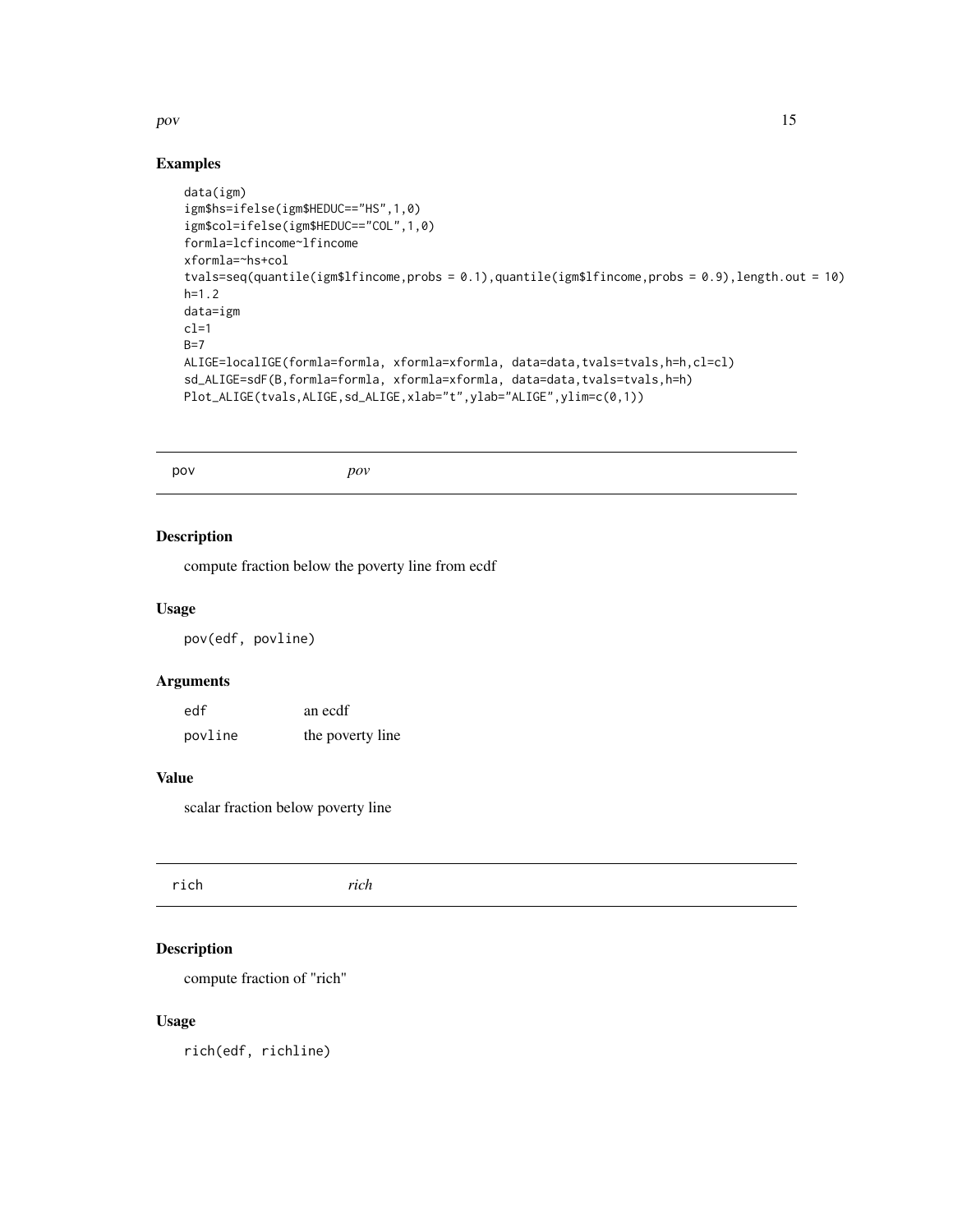#### <span id="page-15-0"></span>Arguments

| edf      | an ecdf                   |
|----------|---------------------------|
| richline | the cutoff for being rich |

#### Value

scalar fraction that are "rich"

| sdF | sdF |  |
|-----|-----|--|
|     |     |  |

#### Description

using wild bootstrap to obtain standard deviation

#### Usage

sdF(B, formla, xformla, data, tvals, h, cl = 1)

#### Arguments

| <sub>B</sub> | number of bootstrap iterations                                |
|--------------|---------------------------------------------------------------|
| formla       | a formula $y \sim$ treatment                                  |
| xformla      | one sided formula for x variables to include, e.g. $-x1 + x2$ |
| data         | the data.frame where y, t, and x are                          |
| tvals        | a grid of values of treatment variable                        |
| h            | bandwidth                                                     |
| c1           | the number of clusters to use, default is 1                   |

#### Value

sd

#### Examples

```
data(igm)
igm$hs=ifelse(igm$HEDUC=="HS",1,0)
igm$col=ifelse(igm$HEDUC=="COL",1,0)
formla=lcfincome~lfincome
xformla=~hs+col
tvals=seq(quantile(igm$lfincome,probs = 0.1),quantile(igm$lfincome,probs = 0.9),length.out = 10)
h=1.2
data=igm
B=7sdF(B,formla=formla, xformla=xformla, data=data,tvals=tvals,h=h)
```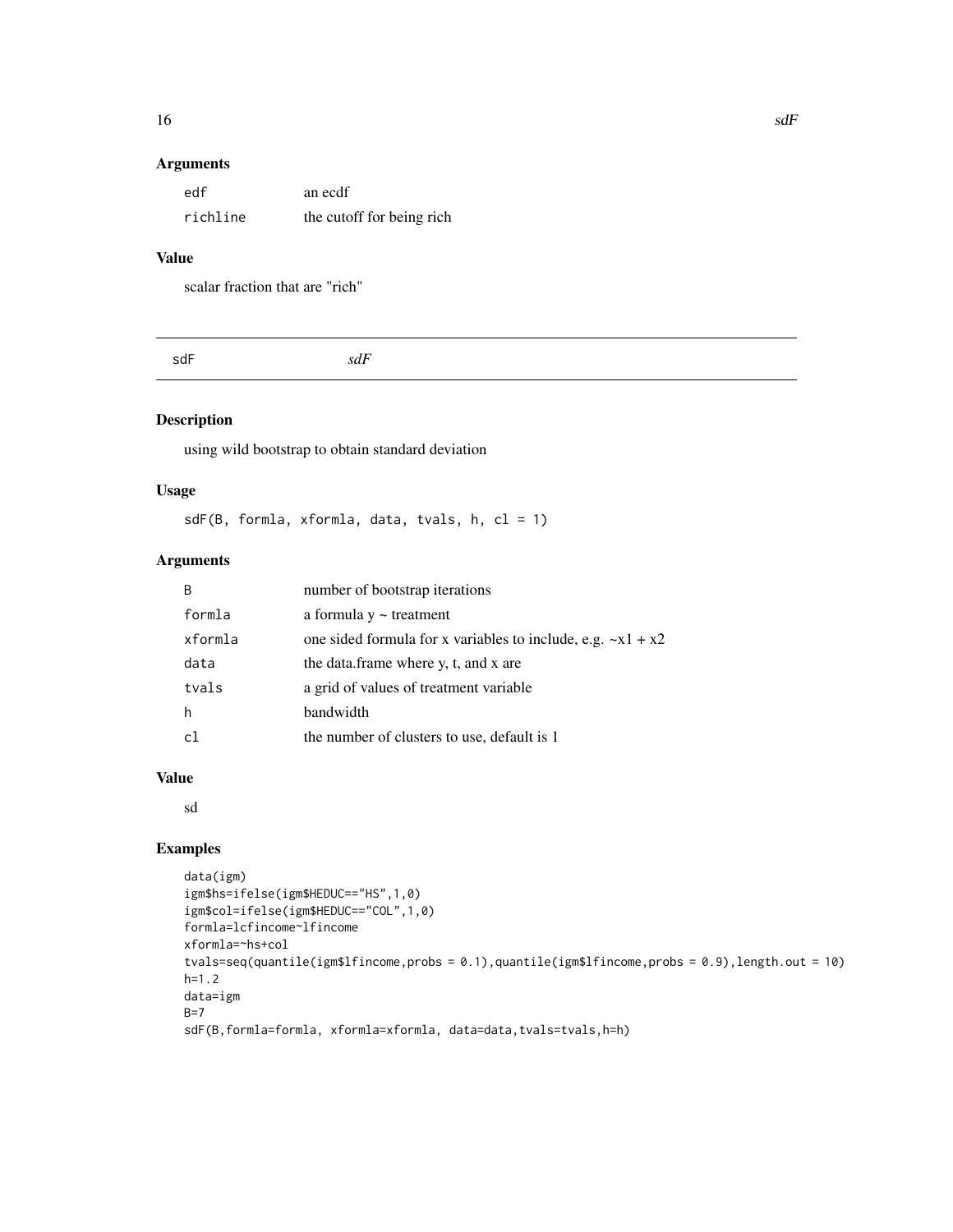<span id="page-16-0"></span>summary\_LLIGE *summary\_LLIGE*

#### Description

prints a summary of a LLIGE object

#### Usage

```
summary_LLIGE(object, ...)
```
#### Arguments

| object                  | an LLIGE object |
|-------------------------|-----------------|
| $\cdot$ $\cdot$ $\cdot$ | extra arguments |

#### Value

summary of LLIGE

#### Examples

```
data(igm)
igm$hs=ifelse(igm$HEDUC=="HS",1,0)
igm$col=ifelse(igm$HEDUC=="COL",1,0)
formla=lcfincome~lfincome
xformla=~hs+col
tvals=seq(quantile(igm$lfincome,probs = 0.1),quantile(igm$lfincome,probs = 0.9),length.out = 10)
h=1.2
data=igm
B=7cl=1
object=LLIGE(B,formla=formla, xformla=xformla, data=data,tvals=tvals,h=h,cl=cl)
summary_LLIGE(object)
```
summary\_localIGE *summary\_localIGE*

#### Description

prints a summary of a localIGE object

#### Usage

summary\_localIGE(object, ...)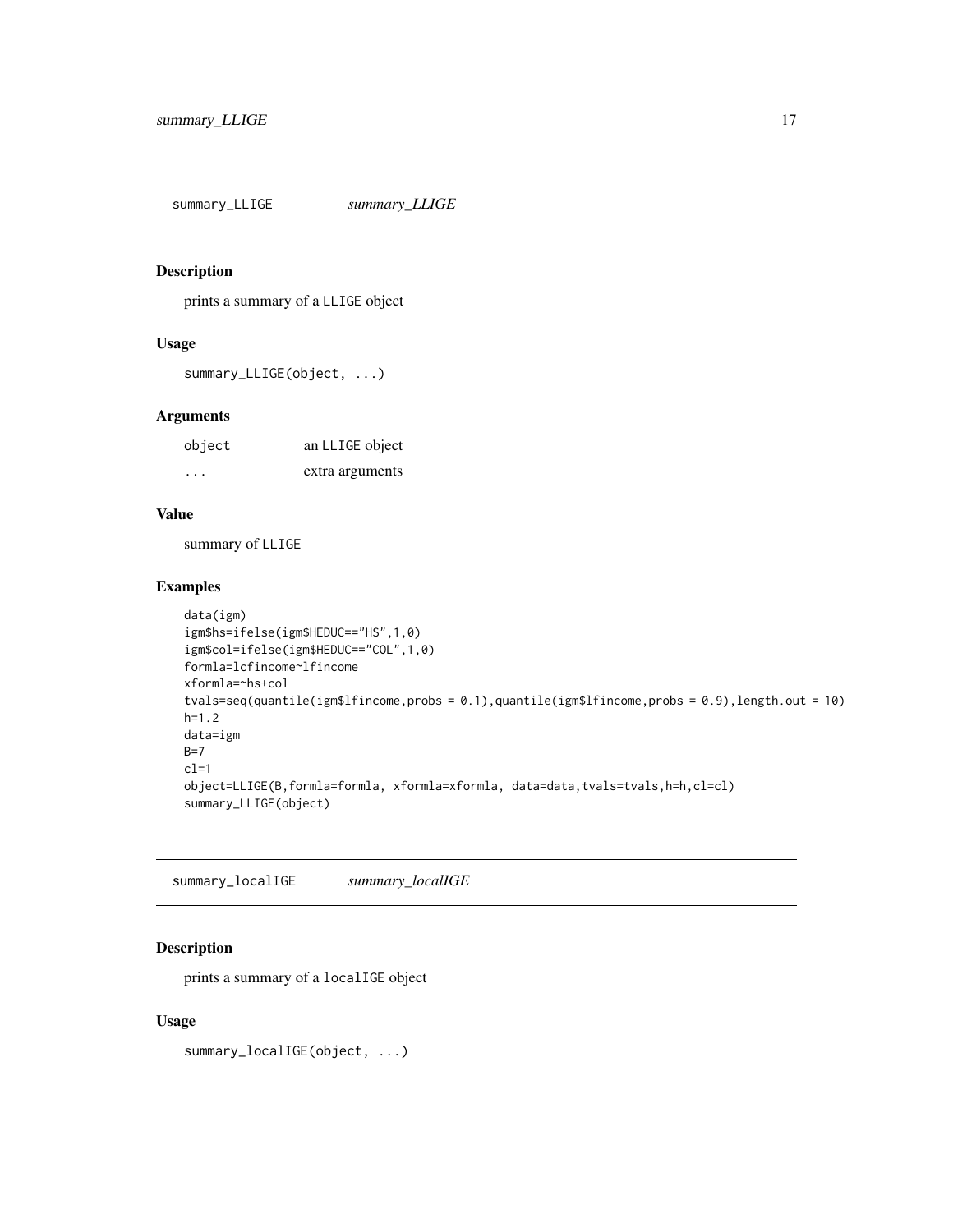<span id="page-17-0"></span>18 test.CFA

#### Arguments

| object  | an localIGE object |
|---------|--------------------|
| $\cdot$ | extra arguments    |

#### Examples

```
data(igm)
igm$hs=ifelse(igm$HEDUC=="HS",1,0)
igm$col=ifelse(igm$HEDUC=="COL",1,0)
formla=lcfincome~lfincome
xformla=~hs+col
tvals=seq(quantile(igm$lfincome,probs = 0.1),quantile(igm$lfincome,probs = 0.9),length.out = 10)
h=1.2
cl=1
data=igm
object=localIGE(formla=formla, xformla=xformla, data=data,tvals=tvals,h=h,cl=cl)
summary_localIGE (object)
```
test.CFA *test.CFA*

#### Description

test if a counterfactual distribution is equal to its average for all values of the treatment

### Usage

```
test.CFA(cfaobj, fun, allt, se = T, ...)
```
#### Arguments

| cfaobi        | a CFA object                               |
|---------------|--------------------------------------------|
| fun           | which function to use                      |
| allt          | all values of t in the dataset             |
| <sub>se</sub> | whether or not to compute standard errors  |
|               | additional parameters for the function fun |

#### Value

CFASE object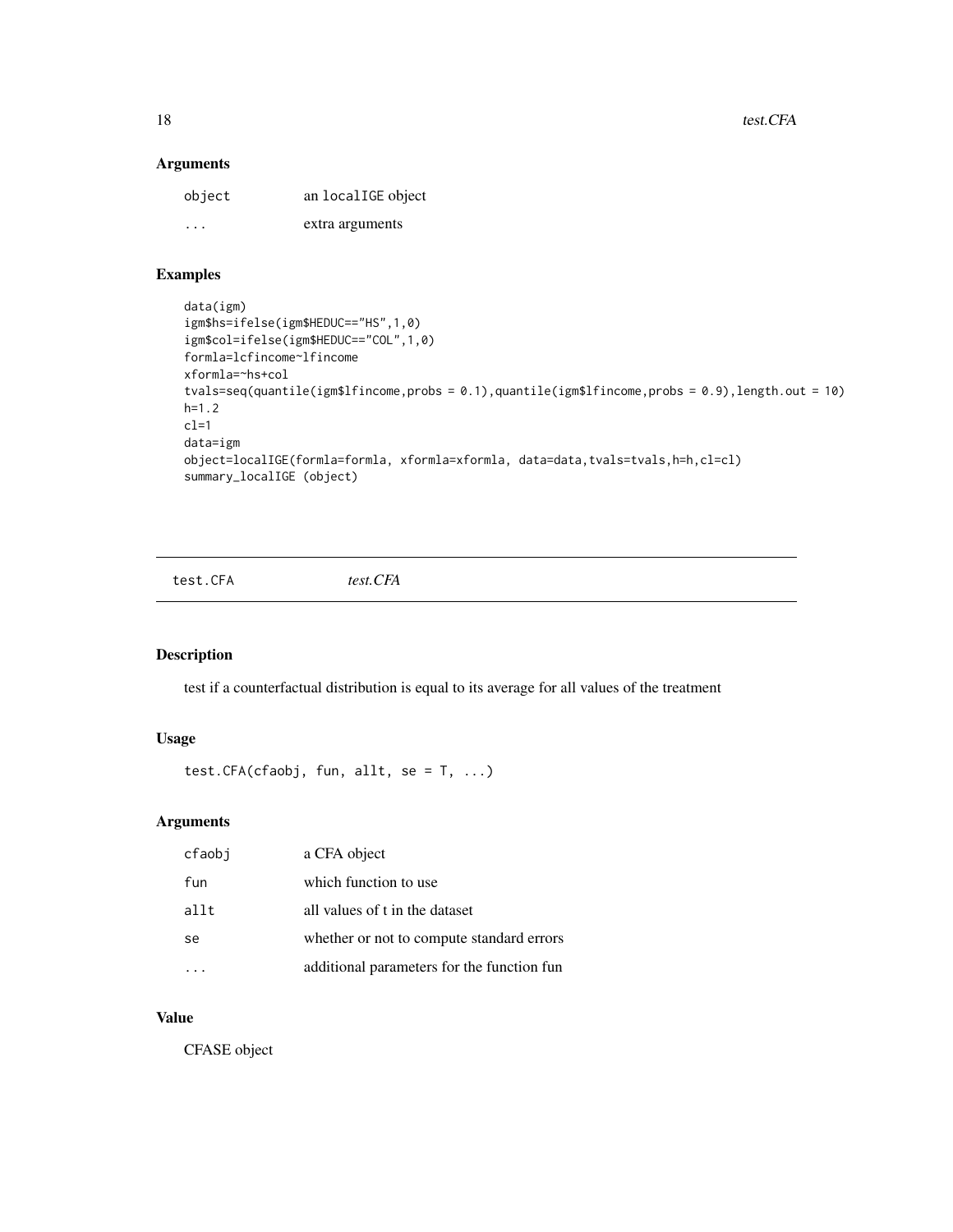#### <span id="page-18-0"></span>test.lige the state of the state of the state of the state of the state of the state of the state of the state of the state of the state of the state of the state of the state of the state of the state of the state of the

#### Examples

```
## Not run:
data(igm)
tvals \leq seq(10,12, length.out=8)
yvals <- seq(quantile(igm$lcfincome, .05), quantile(igm$lcfincome, .95), length.out=50)
## obtain counterfactual results
out <- cfa2(lcfincome ~ lfincome, tvals, yvals, igm, method1="qr",
xformla2=~HEDUC, method2="qr", iters=10, tau1=seq(.05,.95,.05),
tau2=seq(.05,.95,.05))
test.CFA(out$cfa1, Var, igm$lfincome)
## End(Not run)
```
test.lige *test.lige*

#### Description

test if the local intergnerational elasticity is the same across all values of the treatment variable

#### Usage

```
test.lige(cfaobj, allt, se = T, h)
```
#### Arguments

| cfaobi        | a CFA object                                            |
|---------------|---------------------------------------------------------|
| allt          | all the values of the treatment variable in the dataset |
| <sub>se</sub> | boolean whether or not to compute standard errors       |
| - h           | a bandwidth                                             |

#### Value

a CFASE object

#### Examples

```
## Not run:
data(igm)
tvals <- seq(10,12,length.out=8)
yvals <- seq(quantile(igm$lcfincome, .05), quantile(igm$lcfincome, .95), length.out=50)
## obtain counterfactual results
out <- cfa2(lcfincome ~ lfincome, tvals, yvals, igm, method1="qr",
xformla2=~HEDUC, method2="qr", iters=10, tau1=seq(.05,.95,.05),
tau2=seq(.05,.95,.05))
test.lige(out$cfa1, allt=igm$lfincome, h=0.5)
```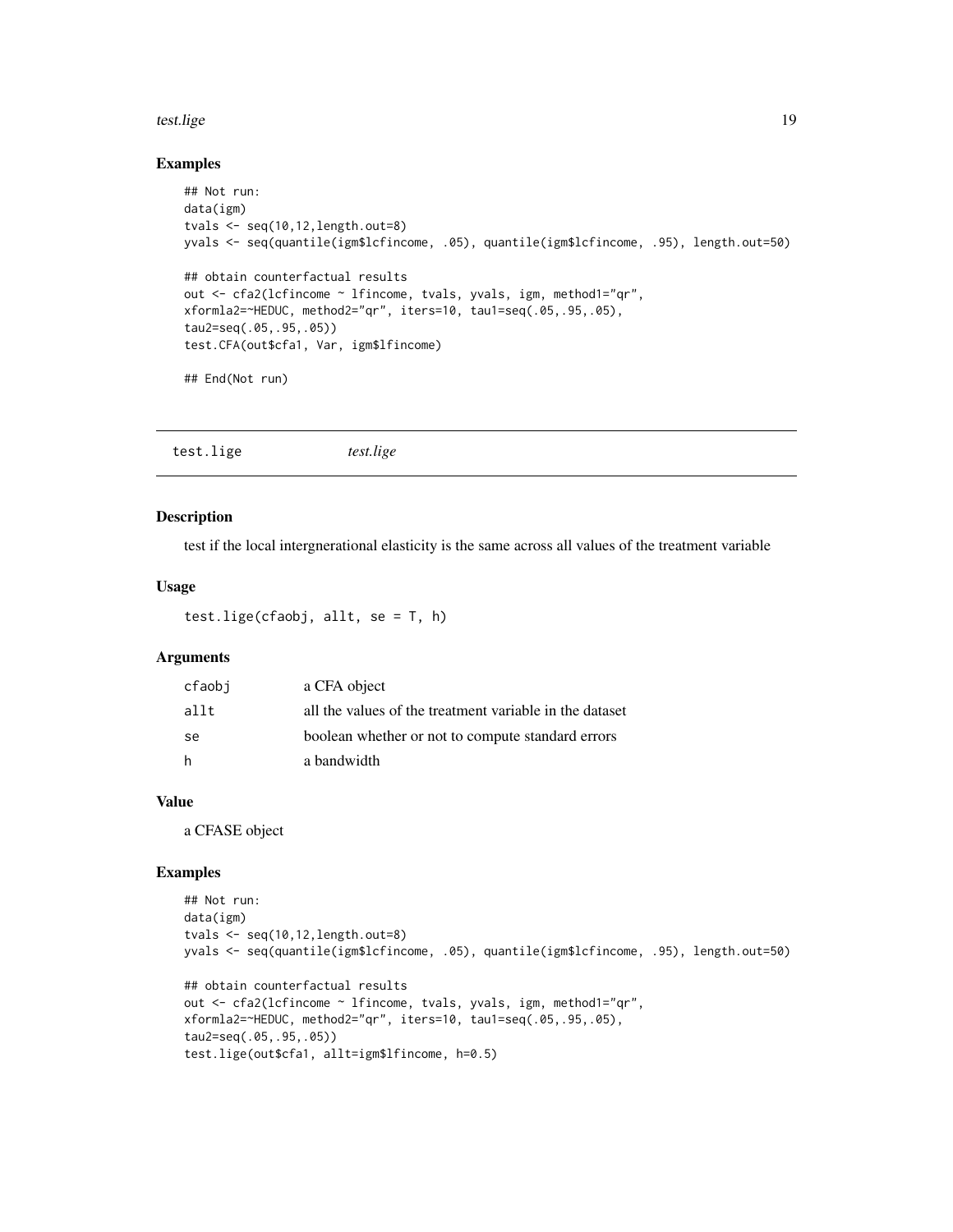<span id="page-19-0"></span>## End(Not run)

Var *Var*

# Description

compute variance from ecdf object

# Usage

Var(edf)

# Arguments

edf an ecdf

#### Value

scalar variance